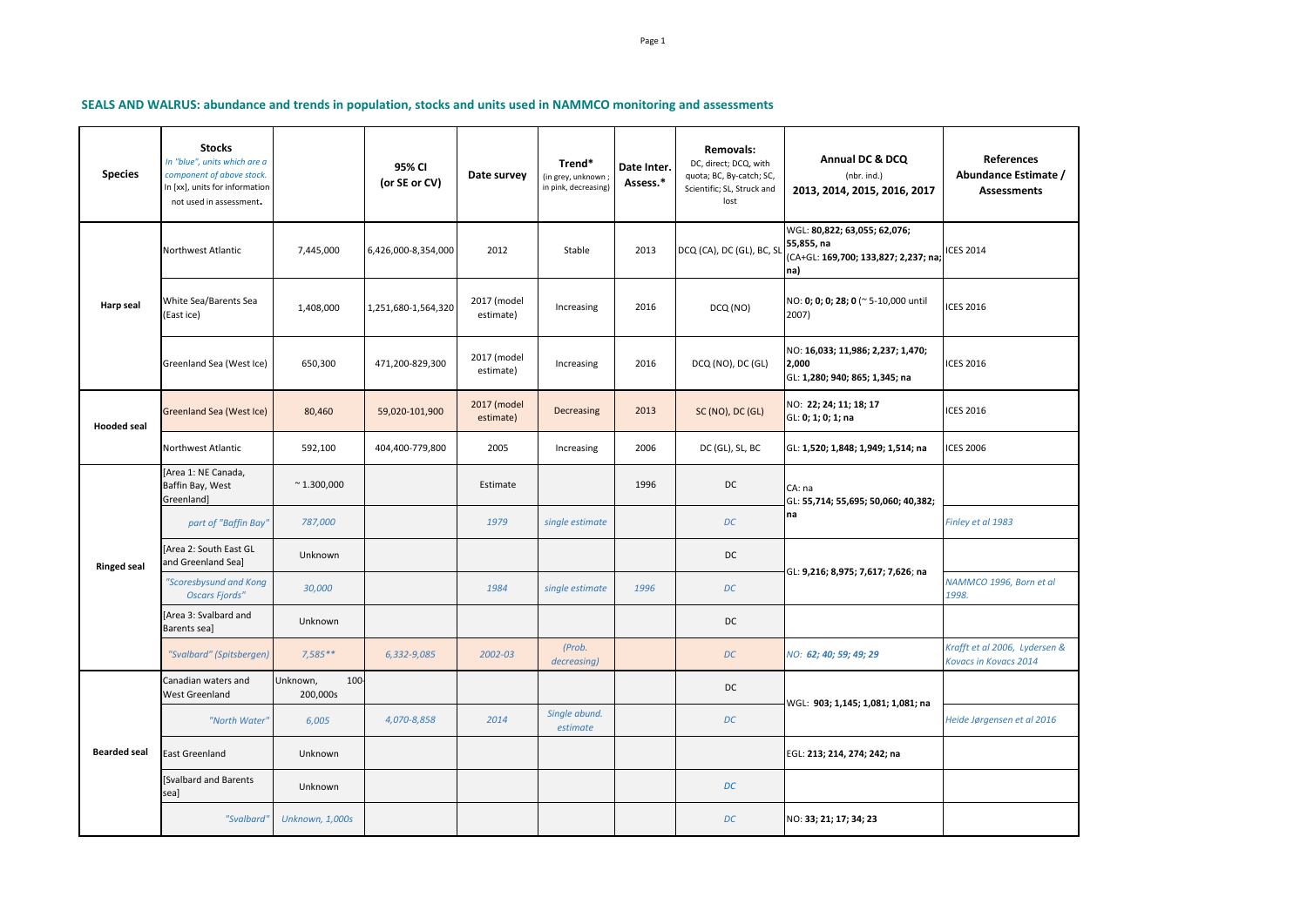| Walrus              | [Baffin Bay]                                 |                            |                |         | Increasing                       | 2015 | <b>DCQ</b>     |                                                                                                               | NAMMCO 2015                        |
|---------------------|----------------------------------------------|----------------------------|----------------|---------|----------------------------------|------|----------------|---------------------------------------------------------------------------------------------------------------|------------------------------------|
|                     | "Summer Canada"                              | 1,521                      | 571-2,477      | 2009    | <b>Increasing</b>                | 2015 | <b>DCQ</b>     | CA: na                                                                                                        | <b>NAMMCO 2015</b>                 |
|                     | "Greenland - North<br>Water'                 | 1,279                      | 938 - 1744     | 2018    | <b>Increasing (from</b><br>2007) | 2018 | <b>DCQ</b>     | GL: 65; 67; 74; 74; 73                                                                                        | <b>NAMMCO 2018</b>                 |
|                     | [West Greenland-<br>Southeast Baffin Island] | <b>Unknown</b>             |                |         |                                  |      | <b>DCQ</b>     |                                                                                                               |                                    |
|                     | "West Greenland<br>aggregation'              | 1.408                      | $922 - 2,150$  | 2012    | <b>Increasing (from</b><br>2007) | 2018 | <b>DCQ</b>     | GL: 47; 52; 53; 52; 35                                                                                        | <b>NAMMCO 2018</b>                 |
|                     | East Greenland                               | 279 p, a                   | 226-345        | 2017    | Stable/Increasing                | 2018 | <b>DCQ</b>     | GL: 8; 8; 4; 9; 3                                                                                             | NAMMCO 2018                        |
|                     | [Svalbard / Franz Joseph<br>Land]            | Unknown                    |                |         |                                  |      | Protected      |                                                                                                               |                                    |
|                     | "Svalbard"                                   | 3,886                      | 3,553-4,262    | 2012    | (Increasing)                     |      | Protected 1952 |                                                                                                               | Kovacs et al 2014                  |
| <b>Grey Seal</b>    | Greenland                                    | New species<br>(from 2009) |                |         |                                  |      | Protected 2010 |                                                                                                               | Rosing-Asvid 2010                  |
|                     | Iceland                                      | 4,200                      | 3,400-5,000    | 2012    | Decreasing?                      | 2016 | DC, BC         | IS: 1; 2; 30; 61; 39                                                                                          | NAMMCO 2016                        |
|                     | Faroe Islands                                | $?? " 1,000-2,000$         |                |         |                                  |      | DC, BC         | FO: ~ 150-250/year until 2013; 102;<br>140; 111; 117<br>(Systematic voluntary reporting from<br>2014 onwards) | NAMMCO 2016                        |
|                     | Norway (total)                               | 8,740                      | 7,320-10,170   | 2011##  | Overall<br>increasing            | 2011 | DCQ, BC        | NO:183; 216; 81; 33; 81                                                                                       | Øigård et al 2012, NAMMCO<br>2016b |
|                     | Trøndelag -Nordland Pup production: 332      |                            |                | 2014-15 | 60% decline in<br>pup production | 2016 | DCQ, BC        | NO: 92; 71; 17; na; na<br>(Trondland: quota = 0 from 2015)                                                    | NAMMCO 2016                        |
| <b>Harbour seal</b> | Greenland                                    | $?? \sim 500$              |                |         |                                  |      | Protected 2010 | EGL: 0; 1; 0; 1; na<br>WGL: 10; 19; 3; 3; na                                                                  | Rosing-Asvid 2010                  |
|                     | Iceland                                      | $?? \approx 8,000$         |                | 2014    | <b>Declining</b>                 | 2016 | DC, BC         | IS: 306; 203; 159; 148; 50                                                                                    | NAMMCO 2017                        |
|                     | [Faroe Islands]                              |                            | Mikkelsen 2010 |         |                                  |      |                |                                                                                                               |                                    |
|                     | Norway (entire coast)                        | 7,642                      |                | 2011-15 | Stable                           | 2016 | DCQ, BC        | NO: 511; 409; 297; 362; 338                                                                                   | NAMMCO 2016                        |
|                     | Svalbard                                     | 1,812                      | 1,656-4,418    | 2010    | single estimate                  |      | DC             | NO: 62; 40; 59; na; na                                                                                        | Merkel et al 2013                  |